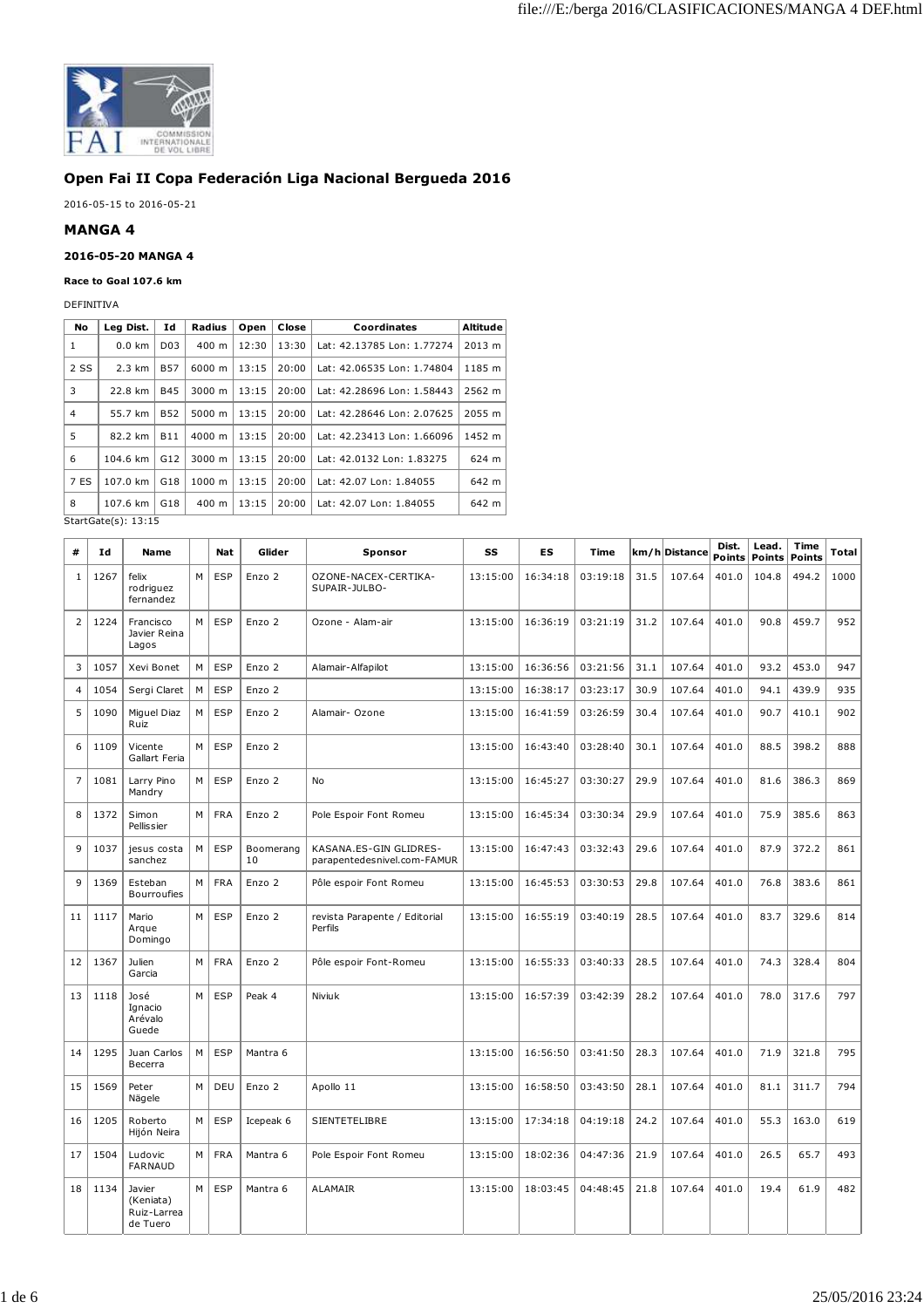| #  | Id   | Name                                        |   | Nat        | Glider                        | Sponsor                                    | SS       | <b>ES</b> | Time     | km/h Distance |        | Dist.<br><b>Points</b> | Lead.<br><b>Points</b> | Time<br><b>Points</b> | <b>Total</b> |
|----|------|---------------------------------------------|---|------------|-------------------------------|--------------------------------------------|----------|-----------|----------|---------------|--------|------------------------|------------------------|-----------------------|--------------|
| 19 | 1574 | MIQUEL<br><b>BLANCH</b><br><b>BALLESTER</b> | М | <b>ESP</b> | Icepeak 8                     |                                            | 13:15:00 | 18:13:53  | 04:58:53 | 21.0          | 107.64 | 401.0                  | 42.6                   | 29.9                  | 474          |
| 20 | 1211 | Afranio<br>González<br>Cabrera              | M | <b>ESP</b> | Icepeak                       |                                            | 13:15:00 | 18:14:44  | 04:59:44 | 21.0          | 107.64 | 401.0                  | 34.3                   | 27.3                  | 463          |
| 21 | 1103 | David<br>Villarta                           | M | <b>ESP</b> | Cayenne 5                     | Skywalk España, VILLARTA<br>Family         | 13:15:00 | 18:16:06  | 05:01:06 | 20.9          | 107.64 | 401.0                  | 19.2                   | 23.0                  | 443          |
| 22 | 1017 | Xavier<br>Berneda                           | M | <b>ESP</b> | Peak 4                        | MunichSports.com                           | 13:15:00 | 18:20:11  | 05:05:11 | 20.6          | 107.64 | 401.0                  | 24.7                   | 10.5                  | 436          |
| 23 | 1428 | Loïs<br>Goutagny                            | M | <b>FRA</b> | King                          | Pol Espoir Font Romeu                      | 13:15:00 | 18:20:00  | 05:05:00 | 20.6          | 107.64 | 401.0                  | 10.6                   | 11.1                  | 423          |
| 24 | 1063 | Edmund<br>Benjamin<br>Kendall               | M | <b>USA</b> | Mantra 6                      | Warren Films                               | 13:15:00 | 18:21:05  | 05:06:05 | 20.5          | 107.64 | 401.0                  | 11.2                   | 7.8                   | 420          |
| 24 | 1112 | Javi<br>Canudas<br>Osuna                    | M | <b>ESP</b> | Boomerang<br>GTO              | www.mallorcaparapente.es                   | 13:15:00 | 18:20:40  | 05:05:40 | 20.6          | 107.64 | 401.0                  | 9.7                    | 9.0                   | 420          |
| 26 | 1387 | Ramon<br>Padilla<br>vazquez                 | M | <b>ESP</b> | Mantra 6                      |                                            | 13:15:00 | 18:31:06  | 05:16:06 | 19.9          | 107.64 | 401.0                  | 16.5                   |                       | 418          |
| 27 | 1136 | Jesus<br>Torres<br>Gomez                    | M | <b>ESP</b> | Peak 4                        |                                            | 13:15:00 | 18:21:36  | 05:06:36 | 20.5          | 107.64 | 401.0                  | 7.7                    | 6.2                   | 415          |
| 28 | 1613 | Mettetal<br>Simon                           | M | <b>FRA</b> | Cayenne 5                     | Pole Espoir Font Romeu                     | 13:15:00 | 18:25:41  | 05:10:41 | 20.2          | 107.64 | 401.0                  | 13.1                   |                       | 414          |
| 29 | 1410 | meryl<br>delferriere                        | F | <b>FRA</b> | Boomerang<br>GTO <sub>2</sub> | Pole Espoir Font Romeu                     | 13:15:00 | 18:23:17  | 05:08:17 | 20.4          | 107.64 | 401.0                  | 9.7                    | 1.1                   | 412          |
| 30 | 1096 | Juan MAIZA                                  | M | <b>ESP</b> | Cayenne 5                     | SKYWALK- BASQUE COUNTRY                    | 13:15:00 | 18:42:48  | 05:27:48 | 19.2          | 107.64 | 401.0                  | 9.5                    |                       | 411          |
| 30 | 1614 | Nury<br>Valentin                            | M | <b>FRA</b> | Mantra 6                      | Pole Espoir Font Romeu                     | 13:15:00 | 18:30:21  | 05:15:21 | 19.9          | 107.64 | 401.0                  | 9.5                    |                       | 411          |
| 32 | 1259 | Enric Moyés<br>Valls                        | M | <b>ESP</b> | Artik 4                       |                                            | 13:15:00 | 18:28:42  | 05:13:42 | 20.0          | 107.64 | 401.0                  | 7.3                    |                       | 408          |
| 33 | 1169 | Fernando<br>Sarralde                        | M | <b>ESP</b> | Boomerang<br>GTO <sub>2</sub> | ALMENDRAS SARRALDE                         | 13:15:00 | 18:53:51  | 05:38:51 | 18.6          | 107.64 | 401.0                  | 2.0                    |                       | 403          |
| 34 | 1401 | Joao Veiga<br>Rodrigues                     | М | PRT        | Boomerang<br><b>GTO</b>       |                                            | 13:15:00 | 18:55:30  | 05:40:30 | 18.5          | 107.64 | 401.0                  | 1.0                    |                       | 402          |
| 35 | 1102 | Miguel<br>Villarta                          | M | <b>ESP</b> | Cayenne 5                     |                                            | 13:15:00 | 19:00:59  | 05:45:59 | 18.2          | 107.64 | 401.0                  |                        |                       | 401          |
| 35 | 1177 | Jordi Farré<br>Hernández                    | M | <b>ESP</b> | Peak 4                        | Strip Air                                  | 13:15:00 | 18:29:35  | 05:14:35 | 20.0          | 107.64 | 401.0                  |                        |                       | 401          |
| 37 | 1021 | Pablo<br>Menchero<br>García-Olías           | M | <b>ESP</b> | Boomerang<br>10               | Ayto de Mora-Mirador de<br>Peñalta-Kassana | 13:15:00 |           |          |               | 84.50  | 314.8                  | 36.2                   |                       | 351          |
| 38 | 1010 | Oriol<br>Lázaro<br>Camañes                  | M | <b>ESP</b> | Peak 4                        | www.masoliveres.com - OIC<br>Arquitectura  | 13:15:00 |           |          |               | 80.13  | 298.5                  | 37.6                   |                       | 336          |
| 38 | 1001 | Ivan Malecki<br>Levy                        | M | ARG        | Peak 4                        | parashop.es                                | 13:15:00 |           |          |               | 84.46  | 314.6                  | 21.2                   |                       | 336          |
| 40 | 1066 | Rodolfo<br>Pérez<br>Leunda                  | M | <b>ESP</b> | Delta 2                       | <b>BASQUE COUNTRY</b>                      | 13:15:00 |           |          |               | 84.42  | 314.5                  | 9.2                    |                       | 324          |
| 41 | 1627 | Nicolas<br>Belcredi                         | M | ITA        | Artik 4                       |                                            | 13:15:00 |           |          |               | 86.08  | 320.6                  |                        |                       | 321          |
| 42 | 1620 | Jose<br>Alvarez<br>Fernandez                | M | <b>ESP</b> | Artik 4                       |                                            | 13:15:00 |           |          |               | 79.95  | 297.8                  | 3.7                    |                       | 302          |
| 43 | 1366 | Oriol<br>Cervelló<br>Nogués                 | M | <b>ESP</b> | Rise 2                        | Entrenúvols                                | 13:15:00 |           |          |               | 80.09  | 298.4                  |                        |                       | 298          |
| 44 | 1358 | Gabriel<br>Cañada<br>Estébanez              | M | <b>ESP</b> | Bali                          | Windtech Paragliders                       | 13:15:00 |           |          |               | 79.46  | 296.0                  |                        |                       | 296          |
| 45 | 1083 | Alvaro<br>Castellano<br>Molina              | M | <b>ESP</b> | Mantra 6                      | YOMISMO                                    | 13:15:00 |           |          |               | 77.45  | 288.5                  | 3.1                    |                       | 292          |
| 46 | 1191 | Andoni<br>Aristondo<br>Atxega               | M | <b>ESP</b> | Boomerang<br>10               |                                            | 13:15:00 |           |          |               | 74.18  | 276.4                  | 3.0                    |                       | 279          |
| 47 | 1183 | Raúl Bonilla<br>Sánchez                     | M | <b>ESP</b> | Volt 2                        | Gaseosa Revoltosa                          | 13:15:00 |           |          |               | 73.81  | 274.9                  |                        |                       | 275          |